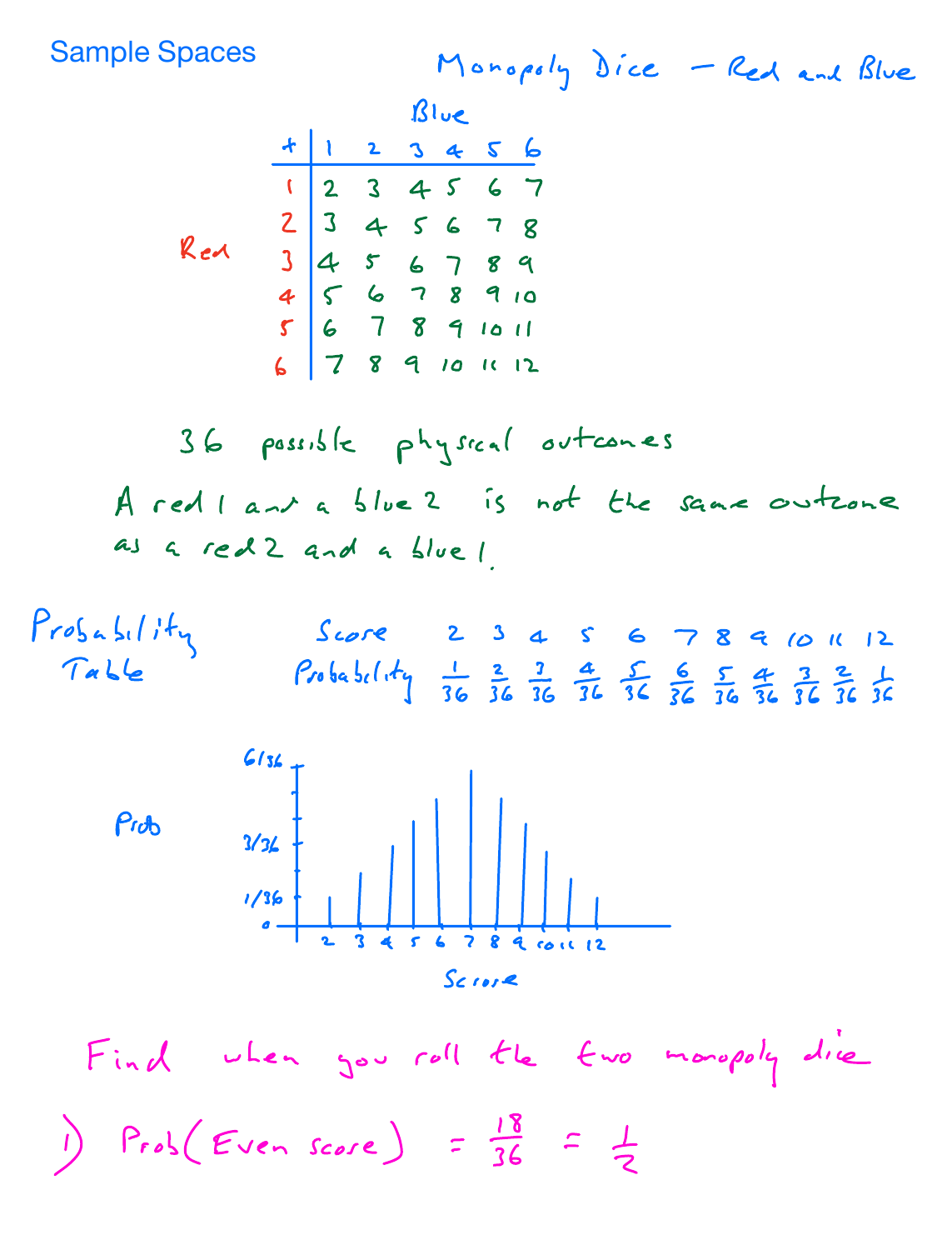$2)$  Pros (Score is prime) =  $\frac{15}{36}$  =  $\frac{5}{12}$ 3)  $Prob(Score > 7) = \frac{15}{36}$ 4)  $Proof(Score \ a \ multiple \ of \ 3) = \frac{12}{36} = \frac{1}{3}$  $s$ ) Prob (Score scne on each die) =  $\frac{6}{36}$  =  $\frac{1}{6}$ 

Multiplying the Scores on the Dice

|  |  | $X$ 1 2 3 4 5 6                                                                                                       |  |
|--|--|-----------------------------------------------------------------------------------------------------------------------|--|
|  |  |                                                                                                                       |  |
|  |  |                                                                                                                       |  |
|  |  |                                                                                                                       |  |
|  |  |                                                                                                                       |  |
|  |  |                                                                                                                       |  |
|  |  | 1 1 2 3 4 5 6<br>2 2 4 6 8 10 12<br>3 3 6 9 12 15 18<br>4 4 8 12 16 20 24<br>5 6 12 18 20 25 30<br>6 6 12 18 24 30 36 |  |

which score has highest probability?  $2 \times 6$ <br> $6 \times 2$  $P(12) = \frac{4}{36} = \frac{1}{9}$  $3 × 4$  $4 \times 3$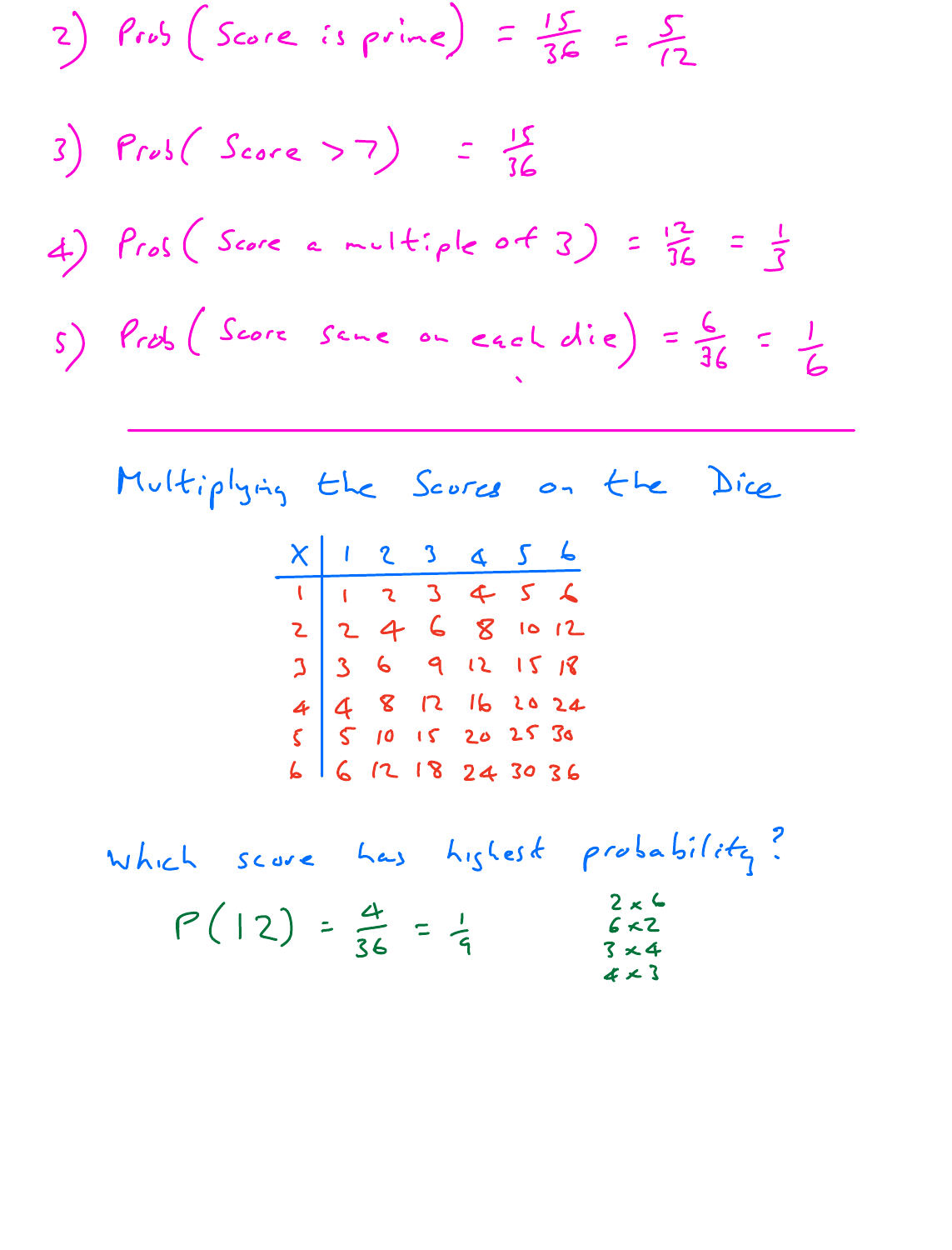Subtract smaller score from larger score

$$
\begin{array}{c|cccccccc}\n-123456 \\
\hline\n1012345 \\
21012345 \\
32101234 \\
43210123 \\
6543210\n\end{array}
$$

Which score has highest probability and what is it?  $P(i) = \frac{10}{36} = \frac{5}{18}$ 

Independent Events and the 'Any' Rule

\nSpinning a com multiple times

\nEach spin is independent of the others and the probability a then remained 
$$
\frac{1}{2}
$$

\nWhat is the probability of 3 successive heads

\nHHH

\nHHH

\nHHH

\nHTHTHH

\nTHH

\nTHH

\nTHH

\nTHH

\nTHH